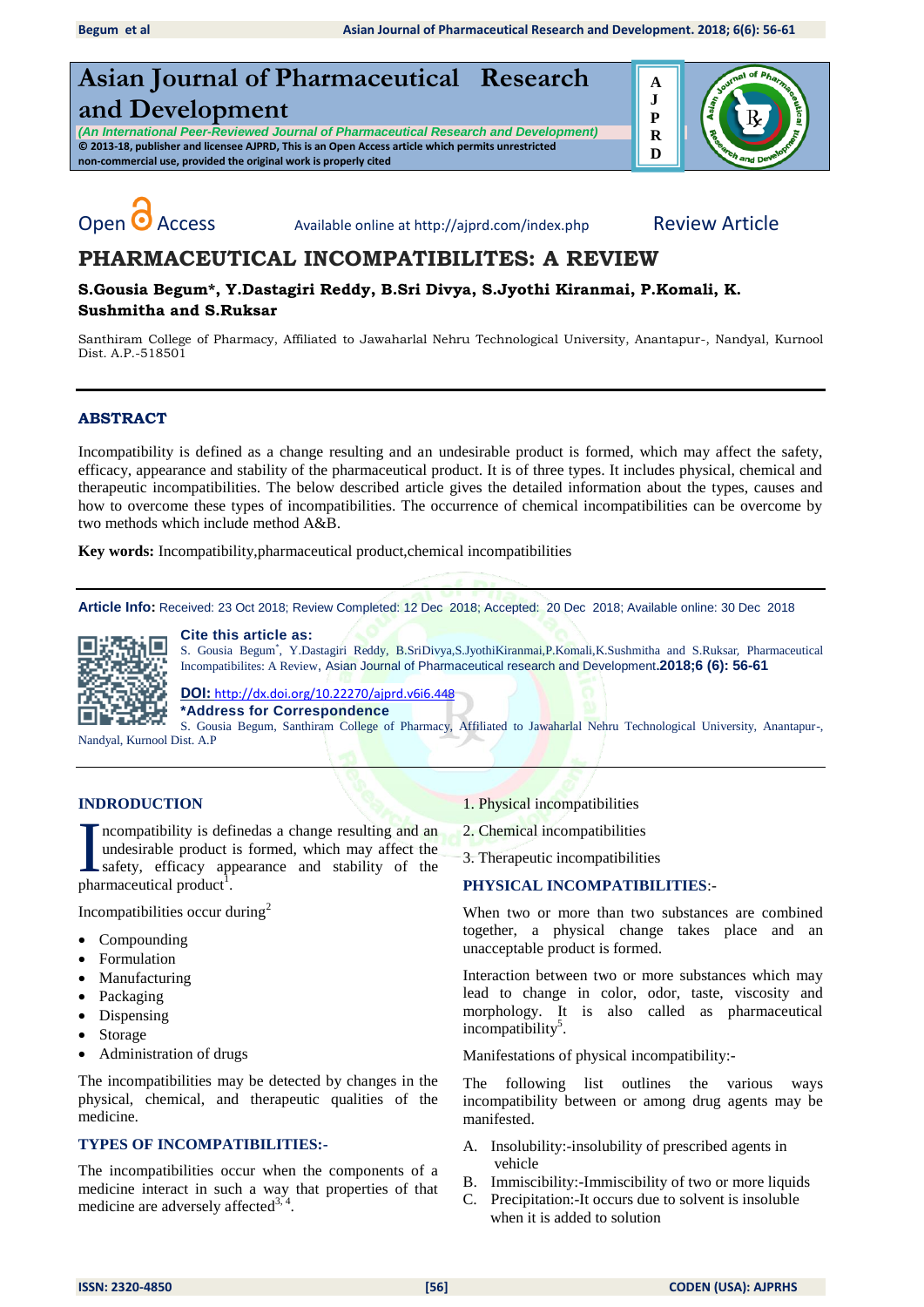D. Liquefaction:-Liquefaction of solids mixed in a dry state (called eutexia)

#### **INSOLUBILITY**

It means the inability of material to dissolve in a particular solvent system. The majority incompatibilities is due to insolubility of the inorganic as well as organic compounds in particular solvents<sup>6</sup>.

The following factors affect the solubility of prescribed agent in vehicle and may render it less soluble.

- > Change in PH
- > Milling
- $\triangleright$  Surfactant
- $\triangleright$  Chemical reaction
- $\triangleright$  Complex formation
- Co-solvent

 $\triangleright$  Any change in previous factors may lead to precipitation of drugs and change in their properties.

 $\triangleright$  Substances like chalk, acetyl salicylic acid, succinylsulphothiazzole, zinc oxide, and calamine are the commonexamples of in diffusible solids.

 $\triangleright$  Some tinctures containing resins or chlorophyll may provide precipitation when added to the aqueous system<sup>7</sup>.

#### **E.g.:-Mixture of prepared chalk**

Rx

 Chalk powder –2g Tincture catechu – 2ml Cinnamon water – 2ml

**Causes: -** Chalk powder is not soluble in water.It gets precipitated when added to aqueous medium.These precipitates are found in diffusible in nature which results in physical incompatibility.

**Remedy: -** Use of suspending agents is necessary to suspend the precipitated chalk particles.

Generally 2% W/V of compound tragacanth powder is recommended as suspending agent.

The corrected prescription is

Mixture of prepared chalk

Rx

 Chalk powder –2g Tragacanth  $-0.4g$  Tincture catechu – 2ml Cinnamon water up to 30ml

# **IMMISCIBILITY**

When two suchingredients are combined resulting in a non- homogenous product, such ingredients are called immiscible to each other and the phenomenon is called immiscibility.This manifestation appears clearly in emulsions, creams, lotions, some types of ointments. Separation in two phases is noticed in this pharmaceutical dosage form.Storage must be in room temperature to prevent separation $9,10$ .

The following factors lead to immiscibility<sup>11</sup>

- Incomplete mixing
- $\triangleright$  Addition of surfactant with Unsuitable concentration
- False time of addition
- Unsuitable for the type of emulsion
- $\triangleright$  Presence of micro organisms Some bacteria grow on constituents of mixture.

#### E.g.:- Gelatin Arabic gum

- Others produce enzymes which oxidize the surfactant.
- $\triangleright$  Temperature
- $\triangle$  Oils and water are immiscible with each other which shows physical incompatibility

#### **E.g.:- Castor oil emulsion**

Rx

Castor oil – 15ml

Water – 60ml

**Causes: -**In this prescription castor oil is immiscible with water due to high interfacial tensions, which is a sign of incompatibility.

**Remedy:-**To overcome this type of incompatibility emulsification is necessary with the help of an emulsifying agent. The corrected prescription is

Castor oil emulsion

Rx

 Castor oil – 15ml Acacia – 2% W/V Water– upto 60ml

# **LIQUIFACTION**

When certain low melting point solids are mixed together, a liquid or soft mass know as eutectic mixture is produced.This occurs due to the lowering of the melting point of the mixture to below room temperature and liberation of hydrates<sup>12</sup>.

If such conditions take place, compounding such powders becomes difficult since the ultimate mixture turns to liquid. The medicaments showing this type of behavior are camphor, menthol, phenol, thymol, chloral hydrate, aspirin, sodium salicylates, etc……

#### **E.g.:-Insufflations**

Rx

Menthol  $-5g$  Camphor – 5g Water – 60ml

**Causes: -** This mixture is a physical incompatibility because both the ingredients in the prescription are liquefiable of mixed together.

**Remedy:-**These substances can be dispensed by any one of the following method.Triturate together to form liquid and mixed with an absorbent (light kaolin, magnesium carbonate) to produce the following powder.The individual medicaments is powdered separately and mixed with an adsorbent and then combined together tightly and filled in a suitable container $12$ .

Hence the corrected prescription is

Rx

Menthol  $-5g$  Camphor – 5g Light kaolin– 0.2g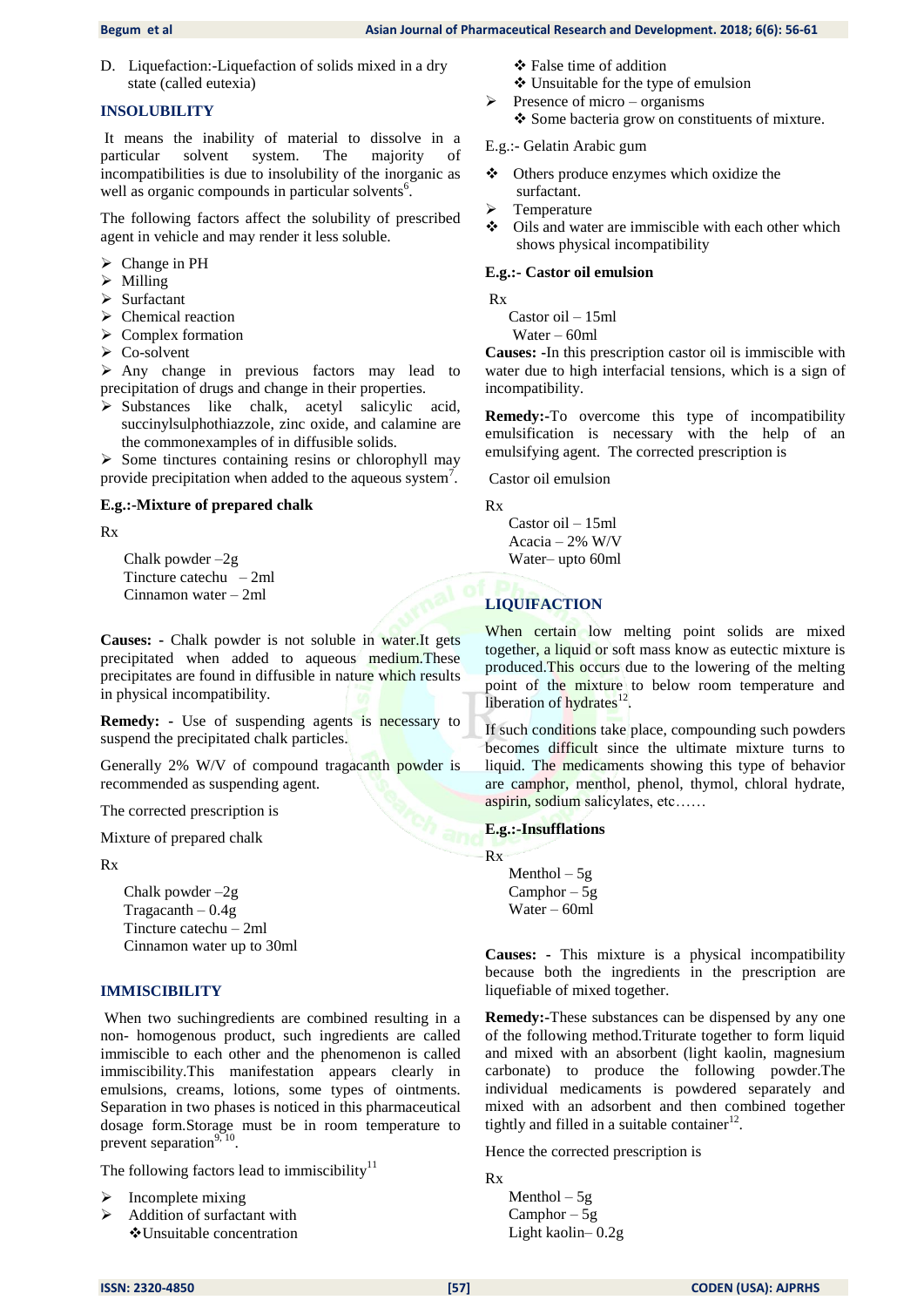# **PRECIPITATION**

Solubilized substances may precipitate from it solution if a non-solvent for the substances is added to the solution. E.g.:- Resins are insoluble in water

Alcoholic solution of resins + water =precipitated resins. Aqueous dispersions of hydrophilic colloids (polysaccharide mucilage + high concentration of alcohol or salts) =precipitated colloids.

a) High concentration of electrolytes causes cracking of soap emulsion by salting out the emulsifying agents.

Vehicles (one or more organic liquids) use to dissolve medicaments of low solubility; water soluble adjuvant practically inorganic salts may be precipitated in such vehicles. Whentinctures containing resinous matter are added in water, resin agglomerates forms in diffusible precipitates. This can be prevented by slowly adding the undiluted tincture with vigorous shake.Suspension or by adding some suitable thickening agent $^{13,14}$ .

#### **E.g.:- Lotion of compound tincture of benzoin**

Rx

 Tincture benzoin compound – 5g Glycerin – 10ml Rose water upto 100ml

**Causes: -** Tincture benzoin compound contain resins.This change in solvent system results in an unavoidable precipitate.

**Remedy: -** Addition of tincture with rapid stirring yields a fine colloidal dispersion. So there is no need of any suspending agents.

#### **CHEMICAL INCOMPATIBILITIES**

Reaction between two or more substances which lead to change in chemical properties of pharmaceutical dosage form. As aresult of this a toxic or inactive or product may be formed<sup>15</sup>.

#### **Occurrence:-**

Chemical incompatibilities occur, due to the chemical properties of drugs and additive like<sup>16</sup>,

- PH change
- Oxidation-reduction reactions
- Acid-base hydrolysis
- Double decomposition
- Complex formation

These reactions may be noticed by

- Precipitation
- Effervescence
- Decomposition
- Color change
- Explosion

### **TYPES OF CHEMICAL INCOMPATIBILITIES**

#### **Based on chemical interactions**

Tolerated incompatibility: - In this type incompatibility, the chemical interactions can be changing the order of mixing the solutions indilute forms, without or by changing the order of mixing.

Adjusted incompatibilities: - In adjusted incompatibility change in the formulation is needed with a compound having equal therapeutic value $^{17}$ .

E.g.: substitution of caffeine citrate with caffeine in sodium salicylate and caffeine citrate mixture.

#### **Based on natureof chemical reaction**

Immediate incompatibilities: - If the chemical reaction takes place, immediately after combining the prescription ingredients, they are called immediate incompatibilities. Hence, they should be dispensed only after correction.

Delayed incompatibility: - When the chemical reaction proceeds at a very slow rate and no appreciable visible change occurs which may develop on keeping the product for along time are called delayed incompatibility $18$ .

#### **Based on the prescriber**

Intentional:- When the prescriber knowingly prescribes the incompatible drugs.

Unidirectional:- When the prescriber prescribes the drugs without knowing that there is incompatibility between the prescribed drugs $^{19}$ .

Generally reaction between strong solution proceed at a faster rate and the precipitates are formed are thick and do not diffuse readily.Reaction between the dilute solutions proceeds at a slow rate and the precipitates formed are light and diffuse readily in the solution.Hence the reacting substances should be diluted as much as possible before  $mixing^{20}$ .

#### **Precipitate yielding interactions**

The precipitates so formed may be diffusible or indiffusible. The method A or B is followed in dispensing the prescription yielding diffusible and indiffusible precipitates respectively.The preparation should contain a thickening agent if the precipitate is non-diffusible $^{21}$ .

#### **Method A:**

This method is suitable for diffusible precipitates following steps are carried out<sup>22</sup>.

Divide the vehicle into two portions.

Dissolve the reactants in separate portions and mix the two portions by slowly by adding one into other with constant stirring.

#### **Method B**:

This method is suitable for in diffusible precipitates following steps are carried out<sup>23</sup>.

Divide the vehicle into two portions.

Dissolve the one of the reacting substance in one portion.

Place second portion of vehicle in mortar and incorporate suitable amount of compound.Tragacanth powder (2g/100ml of preparation) with constant trituration until a smooth mucilage is produced.

Add and dissolve the other reacting substance to the mucilage.

Add the solution of first reactant to the mucilage slowly with constant stirring.

A secondary label ―**SHAKE THE BOTTLE BEFORE USE**" should be fixed on the container whenever method A or method B is followed in dispensing the prescription.

Examples of chemical incompatibilities and their correction<sup>24</sup>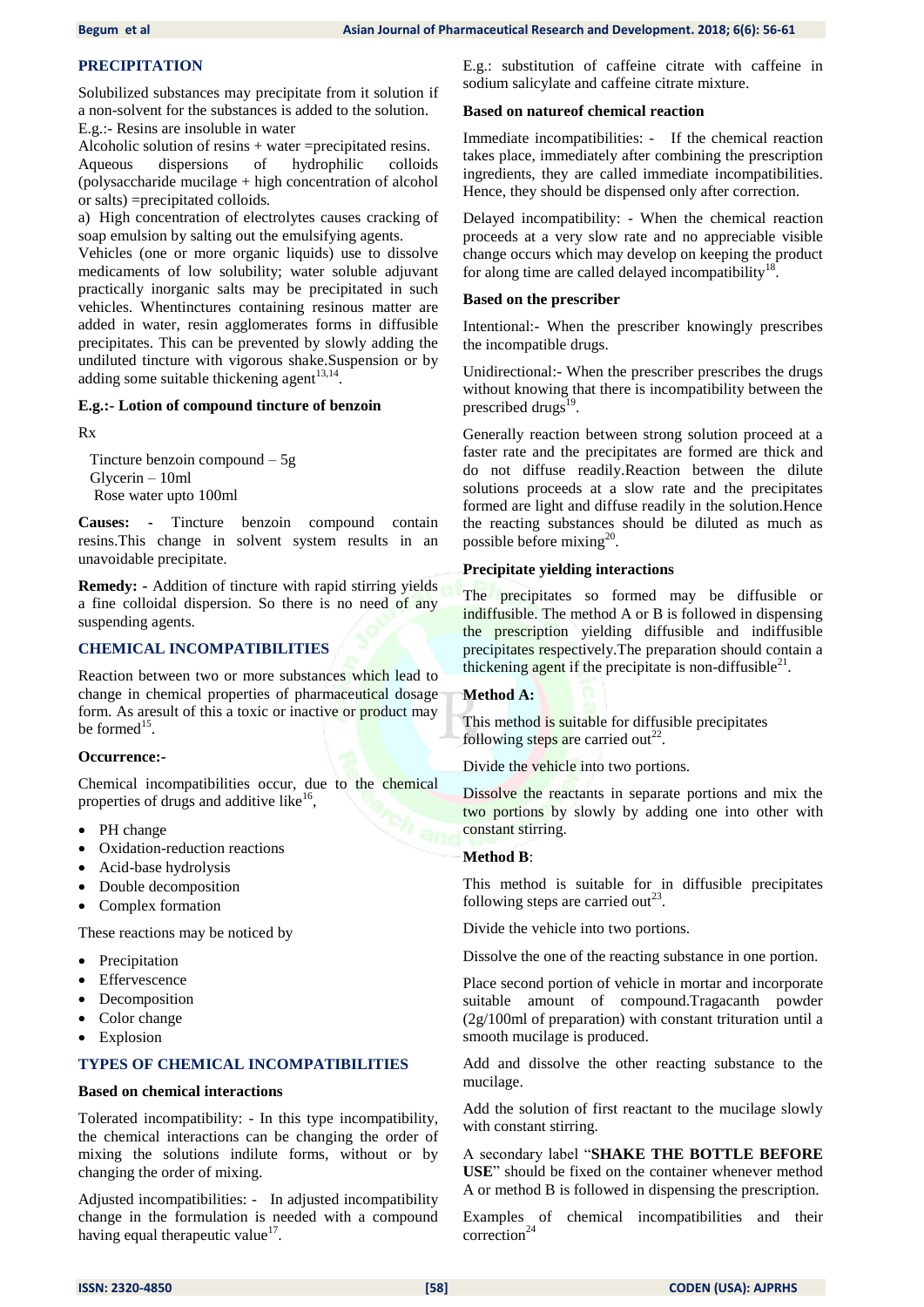#### **Begum et al Asian Journal of Pharmaceutical Research and Development. 2018; 6(6): 56-61 Asian Journal of Pharmaceutical Research and Development. 2018; 6(6): 56-61**

Alkaloid incompatibility:-

- 1. Alkaloidal salts with alkaloid substances
- 2. Alkaloidal salts with soluble iodides
- 3. Alkaloidal salts with tannins
- 4. Alkaloid salts with salicylates
- 5. Alkaloid with soluble iodides and bromides.

 $\div$  Soluble salicylates incompatibility:-

1.Soluble salicylates with ferric salts

2.Soluble salicylates with alkali bicarbonates

3.Soluble salicylates and benzoates with acids.

 $\bullet$  Soluble iodides incompatibility:-1.Oxidation of iodides with potassium chlorate 2.Oxidation of iodides with quinine sulphate.

• Chemical incompatibility causing evolution of carbon dioxide gas:-

1.Sodium bicarbonate with soluble calcium or magnesium salts

2.Bismuthsubnitrate and sodium bicarbonate

3.Borax with sodium bicarbonate and glycerin.

Miscellaneous incompatibilities:-

1.Soluble barbiturates with ammonium bromide

2.Potassium chlorate with oxdisible substances

3. Incompatibility of emulsifying agent

4. Color stability of dyes

5. Incompatibilities of liquorices liquid extract

# **Eg-1: strychnine hydrochloride mixture**

Rx

 Strychnine hydrochloride solution -6ml Aromatic spirit of ammonia -4ml Water up to  $-120ml$ 

#### **Causes:-**

- The quantity of strychnine hydrochloride is more than its solubility in water (1:30).
- The aromatic spirit of ammonia contains negligible amount alcohol.

**Remedy: -** Strychnine hydrochloride gets precipitated yielding diffusible precipitate, hence follow method A.

#### **E.g-2.:Quinine hydrochloride mixture**

| Rx                    |           |
|-----------------------|-----------|
| Quinine hydrochloride | $-0.12ml$ |
| Sodium salicylate     | $-4g$     |
| Water                 | $-100ml$  |

**Causes: -** When quinine hydrochloride combined with the sodium salicylates it forms quinine salicylates which is an in diffusible precipitate.

**Remedy: -** Hence follow method B for precipitate yielding interactions.

# **THERAPEUTIC INCOMPATIBILITY**

It is the modification of the therapeutic effect of one drug by the prior concomitant administration of another. It may be as a result of prescribing certain drugs to a patient with the intention to produce a specific degree of pharmacological action, but have restore or intensity of the action produced is different room that intended by the prescriber<sup>25</sup> .

# **MECHANISM:**

It is divided into two groups. They are

**Pharmacokinetic:** It involves the effect of a drug on another from the point of view that includes absorption, distribution, metabolism and excretion.

**Pharmacodynamics:** These are related to the pharmacological activity of the inter-acing drugs.

E.g., Synergism, antagonism, altered cellular transport, effect on the receptor site.

Therapeutic incompatibilities occurs due to following reasons

- a. Error in dosage
- b. Wrong dose or dosage form
- c. Contra-indicated drugs
- d. Synergistic and antagonistic drugs
- e. Drug interactions

# **ERROR IN DOSAGE**

Many therapeutic incompatibilities result from errors in writing or interpreting the prescription order. The most serious type of the dosage error in the dispensing is overdose of a medication<sup>26</sup>.

### **E.g., Atropine sulphate capsules**

Rx

 Atropine sulphate - 0.005g Phenobarbitone - 0.015g Aspirin - 0.300g

**Causes:-** In this prescription, the quantity of the atropine sulphate in each capsule is more than its recommended dose.

**Remedy:**- The prescription is referred back to the prescriber to correct the overdose of the atropine sulphate. The recommended dose of atropine for a single capsule is 0.25 to 2mg.

# **WRONFG DOSE OR DOSAGE FORM**

There are certain drugs which have quite similar names and there is always a danger of dispensing the wrong  $\text{drug}^{27}$ .

E.g., Prednisone and Prednisolone

Digoxin and Dig toxin

Some times many drugs are available in the different dosage forms and hence, if the dosage form is not clearly mentioned on the prescription, it becomes necessary to seek clarification from the prescriber.

The responsibility of the pharmacist becomes to check the prescription intensively and if he finds these types of errors he should immediately consult the prescriber for the clarification.

# **PRESCRIBING CONTRA-INDICATED DRUGS**

There are certain drugs which may be contra-indicated in a particular disease or a particular patient who is allergic to it<sup>28</sup>.

 Corticosteroids are contra-indicated in the patients having peptic ulcers.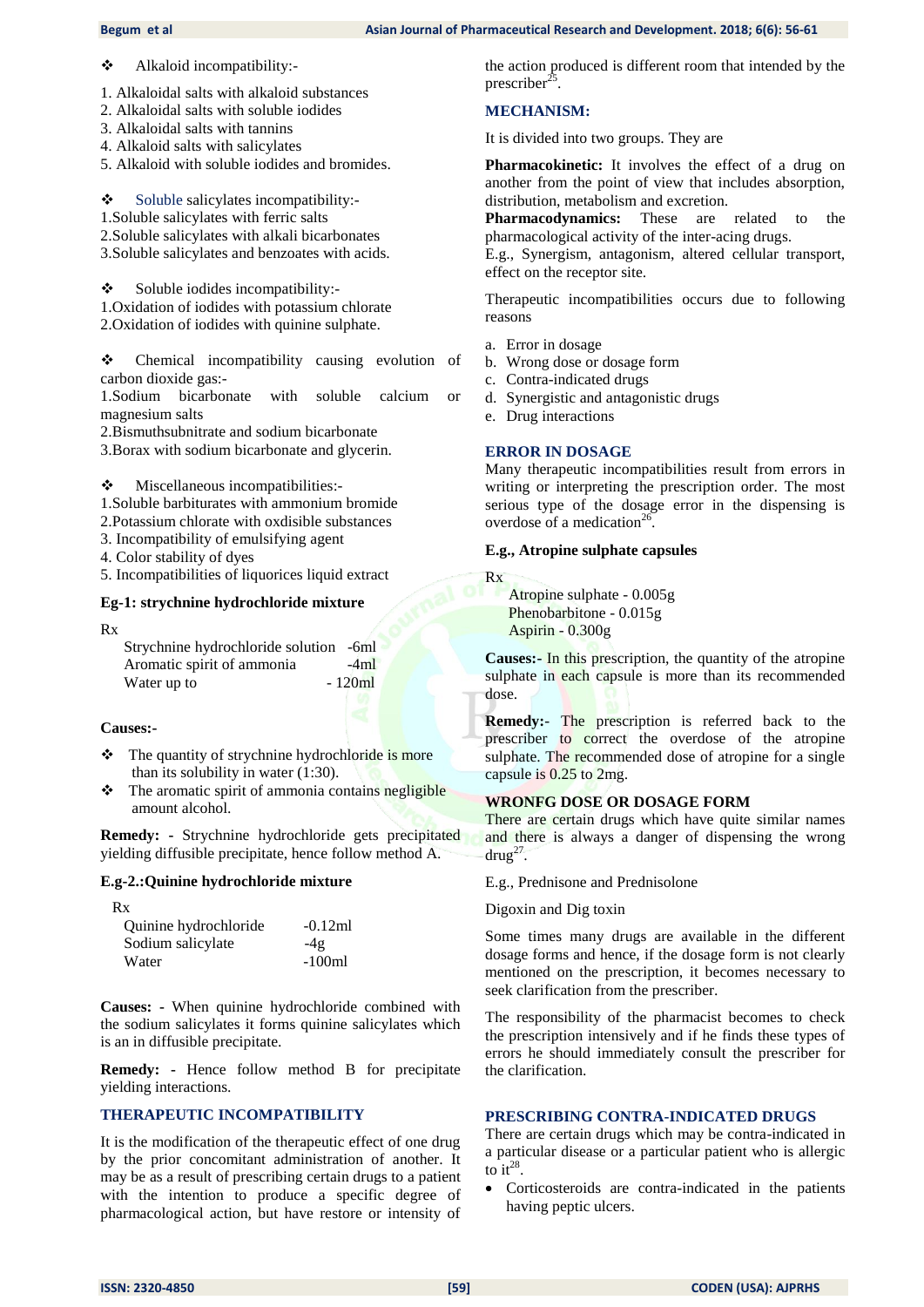- The penicillin and sulphur drugs are contra-indicated in the patients who are allergic.
- Vasoconstrictors are contra-indicated in hypertensive patients.
- Barbiturates and morphine should not be given to the asthmatic patients.

#### **E.g., Sulphadiazine capsules**

**Causes:-**Ammonium chloride is a urinary acidifier. It causes the deposition of the

Sulphonamide crystals in the kidney.

**Remedy: -** Before prescribing such substances a doctor must be careful. If he does not, a

Pharmacist shows his caliber to point out such type of the doctor's error. Such must

Immediately be referred back to the concerned doctor and get corrected.

#### **PRESCRIBING SYNERGISTIC OR ANTAGONISTIC DRUGS**

When two drugs are prescribed together, they tend to increase the activity of each other which is known as SYNERGISM. When two drugs are prescribed together, they tend to decrease the activity of each other which is known as  $ANTAGONISM^{29}$ .

#### **E.g.,**

- A combination of aspirin and paracetamol increases the analgesic activity.
- A combination of penicillin and streptomycin increases the antibacterial activity.
- Amphetamines show its antagonists effect with the barbiturates.

#### **E.g., Amphetamine sulphate syrup**

#### **REFERENCES:**

- 1. Faria CE, Fiumara K, Patel N et al. Visual compatibility of furosemide with phenylephrine and vasopressin. Am J HealthSyst Pharm. 2006; 63:906-8. Letter
- 2. Allen LV, Levison RS, Phisutsinthop D. Compatibility of various admixtures with secondary additives at Y-injection sites of intravenous administration sets. Am J Hosp Pharm. 1977; 34:939- 43
- 3. Roche VF. Improving pharmacy students' understanding and longterm retention of acid–base chemistry. Am J Pharm Educ. 2007; 71: Article 122.
- 4. Arny HV, Fischelis RP. Principles of pharmacy. 4th ed. Philadelphia, PA: W. B. Saunders; 1937:25.
- 5. Skau K. Pharmacy is a science-based profession. Am J Pharm Educ. 2006; 71: Article 11. 6. Newton DW. Science-based pharmacy
- North GT, Anderson WD. Interpreting, rather than reciting, the literature on drug compatibilities. Am J Hosp Pharm. 1995; 52:1400,1404.
- 7. Miller KW. Coordinating and optimizing educational efforts between basic science and clinical faculty: pharmaceutics. Am J Pharm Educ. 1975; 39:576-8.
- 8. Burkiewicz JS. Incompatibility of ceftriaxone sodium with lactated Ringer's injection. Am J Health-Syst Pharm. 1999; 56:384. Letter.
- 9. Murray L. Physicians' desk reference. 61st ed. Montvale, NJ: Thomson PDR; 2007:1026,1030.
- 10. Mendenhall A, Hoyt DB. Incompatibility of ketorolac tromethamine with haloperidol lactate and thiethylperazine maleate. Am J Hosp Pharm. 1994; 51:2964.
- 11. Newton DW. Physicochemical determinants of incompatibility and instability in injectable drug solutions and admixtures. IsJ Hosp Pharm. 1978; 35:1213-22.
- 12. Newton DW. Introduction: physicochemical determinants of incompatibility and instability of drugs for injection and infusion. In: Trissel LA. Handbook on inject able drugs. 3rd ed. Bethesda, MD: American Society of Hospital Pharmacists; 1983

**Causes:-**In this prescription, there is a combination of two sympathomimetic drugs

There by causing additive effect.

**Remedy:-** The prescription is referred back to the prescriber for necessary corrections.

#### **DRUG INTERACTIONS**

The effect of one drug is altered by the prior or simultaneous administration of another drug. The drug interaction can usually be corrected by the proper adjustment of dosage if the suspected interaction is  $detected<sup>30</sup>$ .

#### **E.g., Tetracycline capsule - 250mg capsules**

Direction: Take one capsule every 6 hours with milk.

**Causes:-**Tetracycline is inactivated by calcium present in milk. So, it should not be taken with milk.

**Remedy:** In this prescription, the therapeutic incompatibility is unintentional. So, the prescription is referred back to the prescriber to change the direction.

#### **CONCLUSION:**

Incompatibility is defined as a change resulting and an undesirable product is formed, which may affect the safety, efficacy, appearance and stability of the pharmaceutical product. It is of three types. It includes physical, chemical and therapeutic incompatibilities. The below described article gives the detailed information about the types, causes and how to overcome these types of incompatibilities. The occurrence of chemical incompatibilities can be overcome by two methods which include method A&B.

- 13. Newton DW, Narducci WA. Extemporaneous formulations. In: King RE, ed. dispensing of medication. 9th ed. Easton, PA: Mack; 1984:281-5
- 14. Turco SJ. Intravenous admixtures. In: Troy DB, ed. Remington: the science and practice of pharmacy. 21st ed. Philadelphia, PA: Lippincott Williams & Wilkins; 2005:847.
- 15. O'Donnell PB, Bokser AD. Stability of pharmaceutical products. In: Troy DB, ed. Remington: the science and practice of pharmacy. 21st ed. Philadelphia, PA: Lippincott Williams & Wilkins; 2005:102536.
- 16. Driscoll DF, Joy J, Silvestre AP et al. Calcium (Ca) and phosphate (P) compatibility in low osmolality parenteral nutrition (PN) mixtures. ClinNutr. 2005; 24:695.
- 17. Trissel LA. Handbook on inject able drugs. 14th ed. Bethesda, MD: American Society of Health-System Pharmacists; 2007
- 18. Lyman RA, Urdang G. In: Lyman RA, ed. Pharmaceutical compounding and dispensing. Philadelphia, PA: J. B. Lippincott; 1949:v.
- 19. Henderson LJ. A diagrammatic representation of equilibria between acids and bases in solution. J Am Chem. Soc. 1908; 30:954-60.
- 20. Hasselbalch KA. The calculation of the hydrogen number of the blood from the free and bound carbon dioxide of the same and the binding of oxygen by the blood as a function of the hydrogen number. Biochem Z. 1916; 78:112-44.
- 21. Lemke TL, Williams DA, Roche VF et al. Foye's principles of medicinal chemistry. 6th ed. Baltimore, MD: Lippincott Williams& Wilkins; 2008:28-38,85,175. Primer Drug incompatibility357Am J Health-Syst Pharm—Vol66 Feb 15, 2009
- 22. Martin AN. Physical pharmacy. 4th ed. Philadelphia, PA: Lea &Febiger; 1993:223,130-2,144-6,149,169-70,179,214-5,2325,396- 7.
- 23. Newton DW, Kluza RB. Prediction of phenytoin solubility in intravenous admixtures: physicochemical theory. Is J Hosp Pharm. 1980; 37:1647-51.
- 24. Newton DW, Kluza RB. PKa values of medicinal compounds in pharmacy practice. Drug IntelClin Pharm. 1978; 12:546-54.